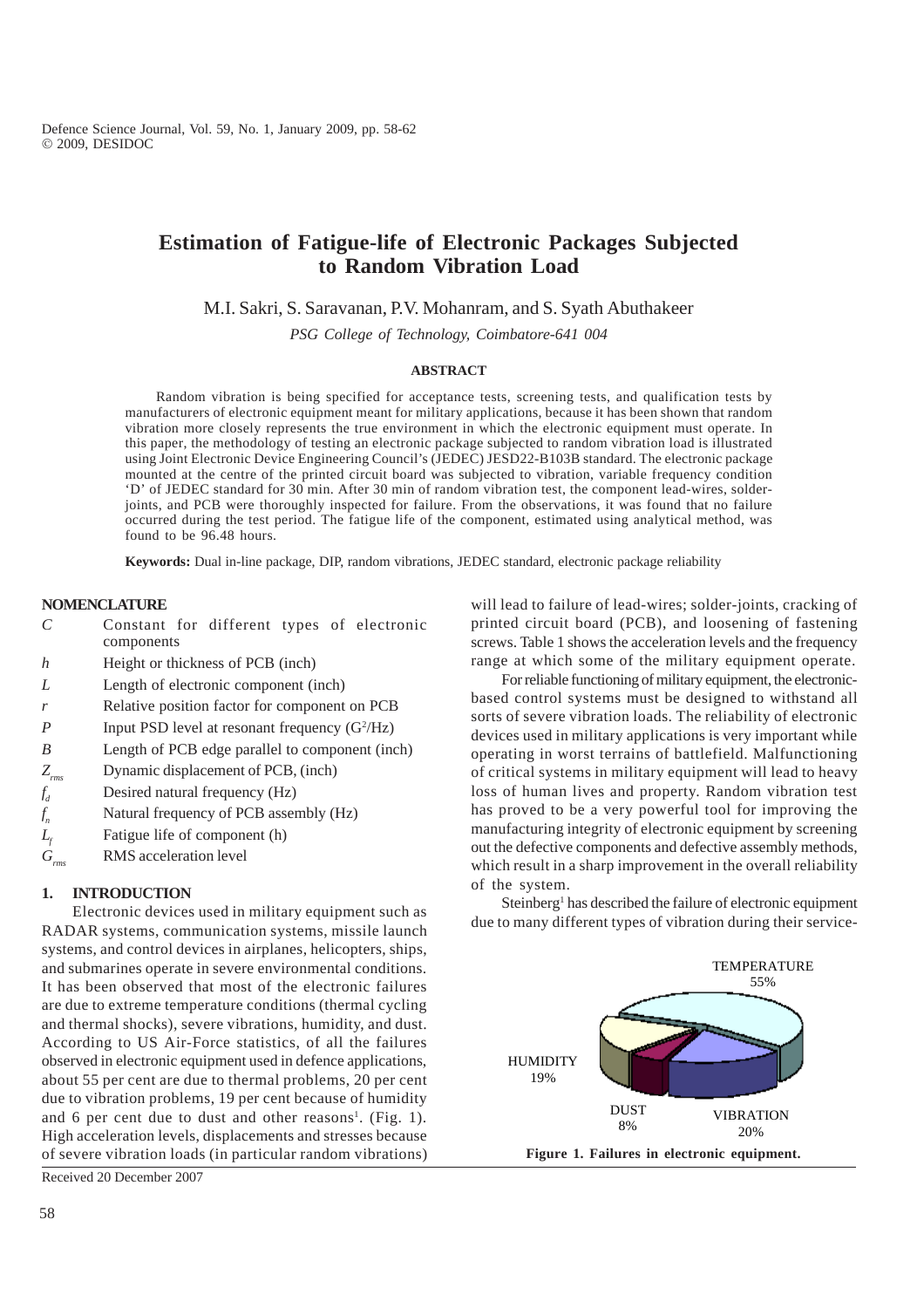| Equipment                         | <b>Frequency range</b><br>(Hz) | <b>Acceleration level</b><br>(G) |
|-----------------------------------|--------------------------------|----------------------------------|
| Ships and<br><b>Submarines</b>    | $1-50$                         | $1 - 3$                          |
| Automobiles.<br>trucks, and tanks | $15-40$                        | 15-19                            |
| Airplanes                         | $3-1000$                       | $1 - 5$                          |
| Helicopters                       | $3 - 500$                      | $0.5 - 4$                        |
| <b>Missiles</b>                   | 5-5000                         | $5 - 30$                         |

**Table 1. Commonly observed operating frequency range and acceleration levels1**

life and in transportation and handling. Robert and  $Stillo<sup>3</sup>$ used finite element modelling to analyse the vibration fatigue of ceramic capacitor leads under random vibration. Barker, et al.<sup>4</sup>, and Sidharth and Barker<sup>5</sup> proposed some analytical methods to estimate the vibration fatigue life of leaded surface-mount components. Ligoure<sup>6</sup>, et al. and Fields<sup>7</sup> et *al.* studied vibration fatigue problems in solder-joints of leadless chip carrier. Lau<sup>8</sup> et al. conducted vibration reliability testing of surface connectors and solder-bumped flip-chip. Ham and Lee<sup>9</sup> developed a fatigue-testing system to study the integrity of electronic packaging subjected to mechanical vibration. Jih and Jung<sup>10</sup> used finite element modelling to study the crack propagation in solder joints of surfacemount devices under vibration loading. Wong<sup>11</sup> et al. developed a model to estimate the vibration fatigue life of solderjoints of ball grid array (BGA) packages. Yang<sup>12</sup> et al. reported some work on characterisation of dynamic properties in plastic ball grid array (PBGA) assemblies. In this paper, a random vibration test methodology for electronic packages used in military equipment is illustrated using JEDEC's JESD22-B103B test procedure<sup>2</sup>.

## **2. METHODOLOGY**

The experimental setup for conducting the random vibration test is shown in Fig. 2. The experimental setup mainly consists of an electrodynamic shaker (DEV-001, 50 kg-f, 12 mm peak to peak displacement), fixture for mounting the PCB, a PCB made of glass-epoxy material (240 mm x 200 mm x 1.5 mm), a power amplifier, a four channel signal conditioner, accelerometers (B&K 4513-001, 8.6 g mass, 100.04 mV/g sensitivity) for controlling and monitoring the input power spectral density (PSD) profile and for monitoring the output PSD level, a vibration controller software for exciting the shaker at desired input random vibration profile as per JEDEC standard.

The first accelerometer placed on the base-plate (fixture) will control and monitor the input PSD profile during the test period. The second accelerometer placed near the centre of the PCB will measure the output response. The PCB was mounted on the fixture using four fastening screws placed at the corner of the PCB. The electronic package used for the test is a through-hole mounted 16 pin dual in-line package (DIP-53C539H, 8 pins x 2 rows) mounted at the centre of PCB (Fig. 3). A failure detecting circuit for detecting the failure of component lead-wires or solder-joints during the test is shown in Fig. 4. In case, any of the lead-wire or solderjoint fails, the LED provided on the circuit will go off.

Initially, the resonant frequencies of the PCB assembly were searched using the resonance search module of the vibration control software. Sine sweep at an input acceleration level of 2*G* and at the rate of 0.5 octave/min was used to determine the resonant frequencies. The resonant frequencies obtained are tabulated in Table 2.



**Figure 3. Electronic package used for testing.**



**Figure 2. Experimental setup for conducting random vibration test.**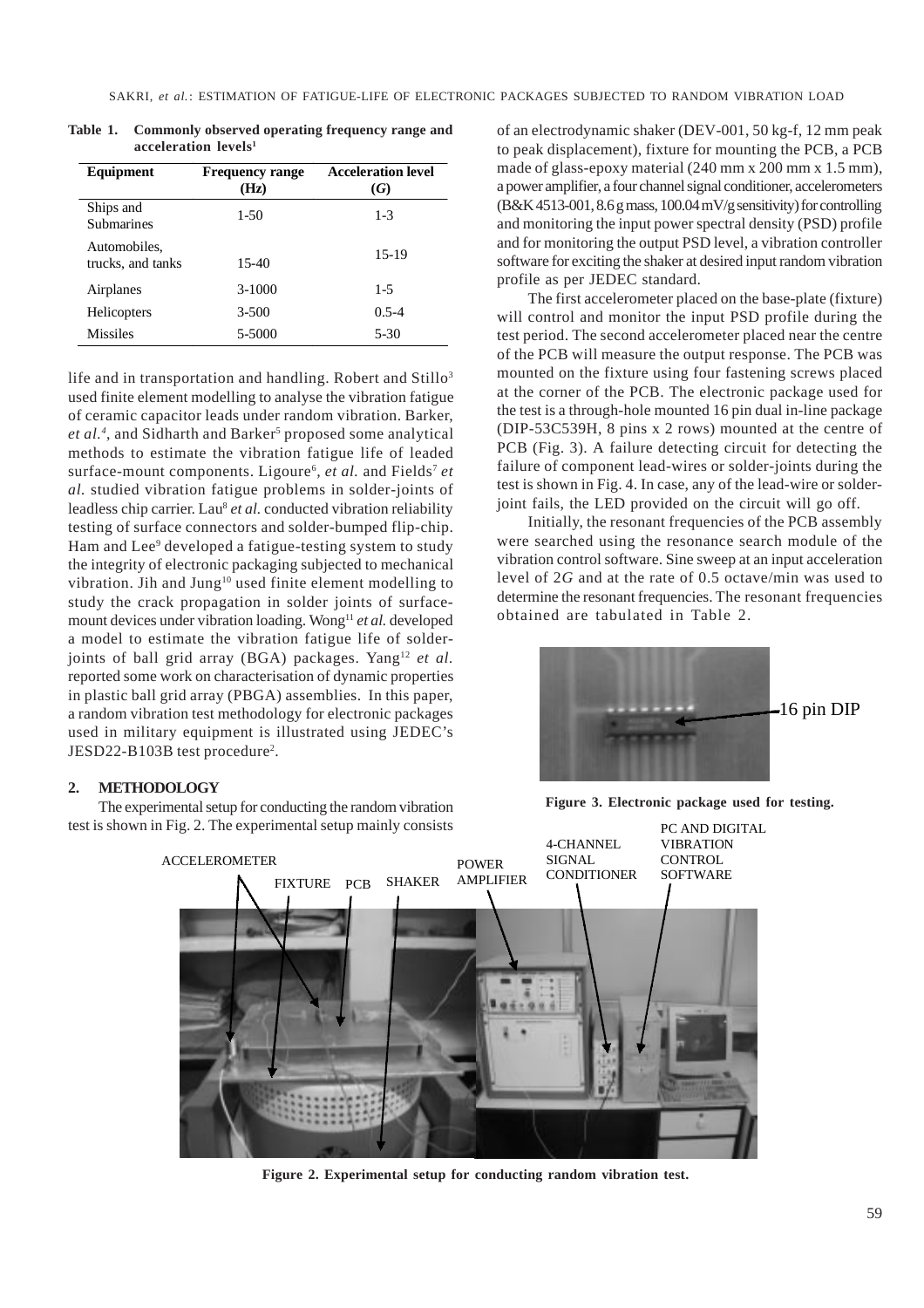

**Figure 4. Failure detecting circuit.**

**Table 2. Natural frequencies of the PCB assembly**

| Natural frequencies (Hz) |  |  |
|--------------------------|--|--|
| 48.56                    |  |  |
| 92.37                    |  |  |
| 105.90                   |  |  |
| 210.17                   |  |  |
| 220.03                   |  |  |
|                          |  |  |

### **2.1 Random Vibration Test**

The random vibration test was conducted using the experimental setup is shown in Fig 2. The input PSD profiles of different test conditions (A-I) as specified by JEDEC2 standard are as shown in Fig. 5. Test levels A, B, and C represent shipping conditions for the assembly, where A is the most extreme condition. Test conditions D-I represent various levels of application vibrations to which the electronic assembly can be exposed. Condition 'D' is the most severe. In the present work, test condition 'D' was selected to illustrate the random vibration test methodology. The frequency breakpoints of PSD of test level 'D' are given in Table 3. The PCB assembly was subjected to level 'D' random vibration for 30 min in Z direction (perpendicular to PCB plane). The input PSD profile of test condition 'D' and safety margins are shown



**Figure 5. PSD test curves specified by JEDEC standard2 .**

in Fig. 6. The responses recorded during 30 min of random vibration test are presented in Fig. 7 and Fig. 8. Figure 7 shows the control PSD profile of condition 'D' (control spectrum) and the response PSD curve (response spectrum) overlaid. Figure 8 shows the response spectrum obtained from the accelerometer placed near the centre of PCB. From Fig. 7, it is seen that the response spectrum is magnified at resonant frequencies 48.56 Hz, 92.37 Hz, and 220 Hz. Peak output PSD level at first resonant frequency is about 1 G<sup>2</sup>/Hz, whereas input PSD level at this frequency is 0.013 G<sup>2</sup>/Hz. At 1 G<sup>2</sup>/Hz level of output PSD, the component lead-wires and solder-joints are stressed to maximum extent.

**Table 3. Frequency breakpoints of power spectral density of level 'D'**

| <b>Frequency</b> | <b>PSD</b> level |
|------------------|------------------|
| Hz               | $G^2/Hz$         |
| 5                | 0.0001           |
| 10               | 0.003            |
| 40               | 0.003            |
| 50               | 0.013            |
| 70               | 0.013            |
| 200              | 0.001            |
| 500              | 0.001            |



**Figure 6. Reference PSD curve, control spectrum and safety margins for 'D' level test.**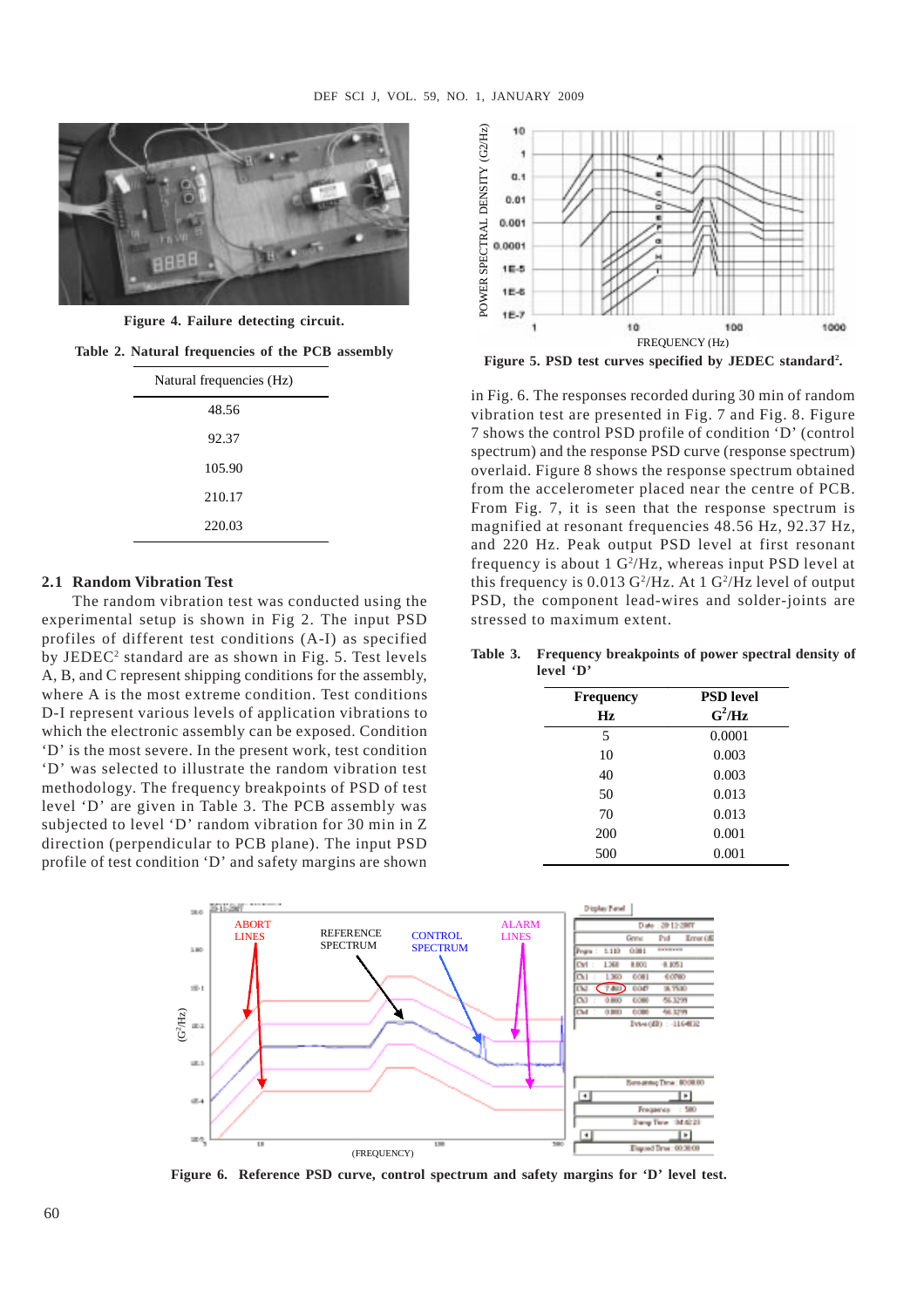

**Figure 7. Control and response spectrums of 'D' level test.**



**Figure 8. Response spectrum of 'D' level random vibration test.**

### **2.2 Fatigue Life Calculations**

The lead-wires and solder-joints of electronic components are usually the most critical elements of electronic package. A fatigue life of about 20 million stress reversals can be achieved in the critical elements when the maximum single amplitude dynamic displacement  $z_{\text{rms}}$  is limited to the value obtained from Eqn (3).

The fatigue life of the dual in-line package (DIP) is calculated using the procedure as described by Steinberg<sup>1</sup>. First of all, the desired natural frequency  $f_d$ , of PCB assembly that will provide a fatigue life of 20 million stress reversals for the most critical elements, will be estimated using Eqn (1).

$$
f_d = \left(\frac{29.4Chr\sqrt{\frac{\pi}{2}}PL}{0.00022B}\right)^{0.8}
$$
 (1)

 $C = 1.26$  for a DIP having pin grid array with two rows  $h = 0.05905$  in  $(1.5$  mm)

 $r = 1.0$  (when component is at the centre of PCB)  $P = 0.013 \text{ G}^2/\text{Hz}$ 

 $L = 0.7732$  in (19.64 mm)

$$
B = 7.874
$$
 in (200 mm)

The desired PCB frequency  $f_d$  is found to be 57.58 Hz. Fatigue life of the component in hours is calculated using Eqn (2)

 $L_f$  = Number of stress reversals /  $(f_d)$  (3600)

$$
L_f = \frac{20 \times 10^6}{f_d \times 3600} , L_f = \frac{20 \times 10^6}{57.58 \times 3600} = 96.48 \text{ h}
$$
 (2)

Random vibration is non-periodic, so probability distribution functions based on past history are used to predict various acceleration and displacement amplitudes. The distribution most often used is the Gaussian (or normal) distribution. The peak single-amplitude displacement (in inches) expected at the centre of a PCB can be estimated by using the empirical Eqn (3) proposed by Steinberg<sup>1</sup>.

$$
Z_{\text{rms}} = \frac{9.8 \ G_{\text{rms}}}{f_n^2} \tag{3}
$$

 $G_{\text{max}}$  = 7.46 (from test results, circled in Fig. 6)

$$
Z_{\text{rms}} = \frac{9.8G_{\text{rms}}}{f_{\text{n}}^2} = \frac{9.8 \times 7.46}{48.56^2} = 0.031 \text{ in } = 0.7874 \text{ mm}
$$

## **3. CONCLUSIONS**

The procedure as specified by the JEDEC standard is used to conduct the random vibration test on a simple through-hole mounted electronic package (16 pin DIP). The magnified output PSD levels were observed at the resonant frequencies of the PCB assembly. The fatigue life of lead-wires of the electronic package at the desired natural frequency of 57.58 Hz was found to be 96.48 h. Based on validation of these results by carrying out further lifetests, the random vibration test has the potential to be used as an acceptance/qualification test for the electronic packages used in military electronic equipment.

## **REFERENCES**

- 1. Steinberg D.S. Vibration analysis for electronic equipment. John Wiley & Sons, 2000.
- 2. JEDEC, JESD22-B103B. Vibration, Variable Frequency Test Standard, June-2006.
- 3. Roberts, J.C & Stillo, D.M. Random vibration analysis of a printed wiring board with electronic components, *Journal of IES*, 1991, 25-31.
- 4. Barker, D.B; Dasgupta, A. & Pecht, M.G. *PWB* solder joint life calculation under thermal and vibration loading. *Journal of IES*, Jan-Feb 1992, 17-25.
- 5. Sidharth & Barker, D.B. Vibration induced fatigue life estimation of corner leads of peripheral leaded components. *J. Electronics Packaging*, 1996, **118**, 244-49,
- 6. Ligoure, S.; Fields, S.; Followell, D. & Perez, R. Vibration fatigue of leadless chip carrier solder-joints. ASME paper 92-WA/EEP-25, 1992.
- 7. Fields, S.; Ligoure, S.; Followell, D. & Perez, R. High and low cycle fatigue characteristics of leadless chip